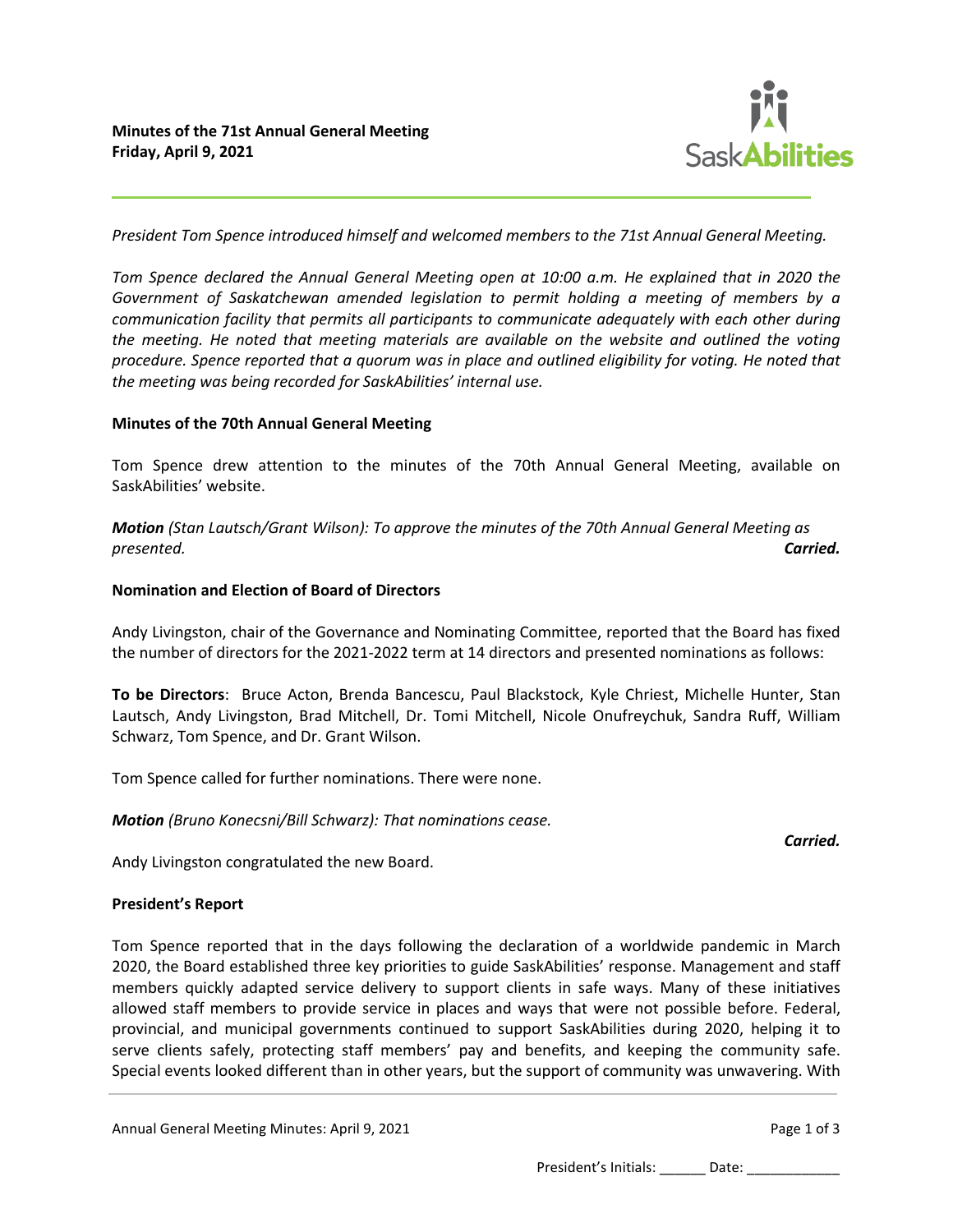the assistance of the Government of Saskatchewan and the Draggins Rod & Custom Car Club, significant capital improvements were made at Camp Easter Seal. Spence thanked his fellow Board members for their wisdom and dedication to the mission. He thanked management and staff members for their unfailing commitment to Saskatchewan people experiencing disability. He welcomed new directors Dr. Tomi Mitchell and Nicole Onufreychuk and bid farewell to Bruno Konecnsi and Lori Meyer. He also thanked Joan Nelson for her 20 years of service as executive assistant. Tom Spence noted it was an honour and a privilege to serve as President for the past two years.

# **Executive Director's Report**

Ian Wilkinson welcomed members to the meeting. He encouraged members to read and share the 2020 Annual Report which is available on the website at saskabilities.ca. Ian Wilkinson described the experiences of SaskAbilities' clients, staff members, and directors during a year like no other. Clients and staff members demonstrated how adaptable and resilient they were. Change was constant and rapid but through it all, everyone connected with SaskAbilities rose to the challenge. Early in the pandemic the Board established three priorities. First, individuals experiencing disability would be supported safely. Second, staff members would be kept safe and pay and benefits would be protected as long as SaskAbilities had the ability to do so. Third, SaskAbilities would do its part to slow the spread of COVID-19. Those three priorities were the backbone of the response to the pandemic. Through the use of technology, clients and staff members gathered in new ways. Once the provincial government felt it was safe to do so, management developed the Transitioning Forward Plan and more in-person services resumed. The Plan was reviewed in August 2020 and where it was appropriate to do so, improvements were made. Finances were monitored carefully and, where appropriate, applications to government support programs were made. Throughout the year, management and staff members continued to follow public health guidelines. Despite the pandemic, relationships with stakeholders flourished. The Government of Saskatchewan continued to be an important partner in supporting Saskatchewan children and adults experiencing disability. Programs offered by the Government of Canada helped SaskAbilities to mitigate some of the negative aspects of the pandemic. Donors continued to contribute much appreciated support. Ian Wilkinson thanked the senior management team for their significant contributions to the pandemic response. He also thanked Tom Spence for his wisdom and guidance over the year – there were many difficult but encouraging conversations. Ian Wilkinson also expressed his thanks to the Board for its guidance and wished a fond farewell to retiring Board members Bruno Konecsni and Lori Meyer.

## **Presentation of Audited Financial Statements**

Brian Heinrichs of Virtus Group LLP reported that the auditors' report for the year ended December 31, 2020 was dated March 3, 2021, the date that the Board of Directors approved it. Virtus Group LLP has issued a clean audit opinion. He reported that the auditors met with the Audit and Finance Committee in February 2021. He thanked management, Board members, and the Audit and Finance Committee for their full cooperation during the audit. He indicated that Virtus Group LLP appreciates the opportunity to conduct the audit.

Karen Moore, the Director of Provincial Services, thanked the Financial Services team, staff members, and Virtus Group for their work on the audit. She also expressed appreciation for the contributions of the Audit and Finance Committee during 2020. She indicated to the members that the audited financial statement is available on SaskAbilities website at saskabilities.ca.